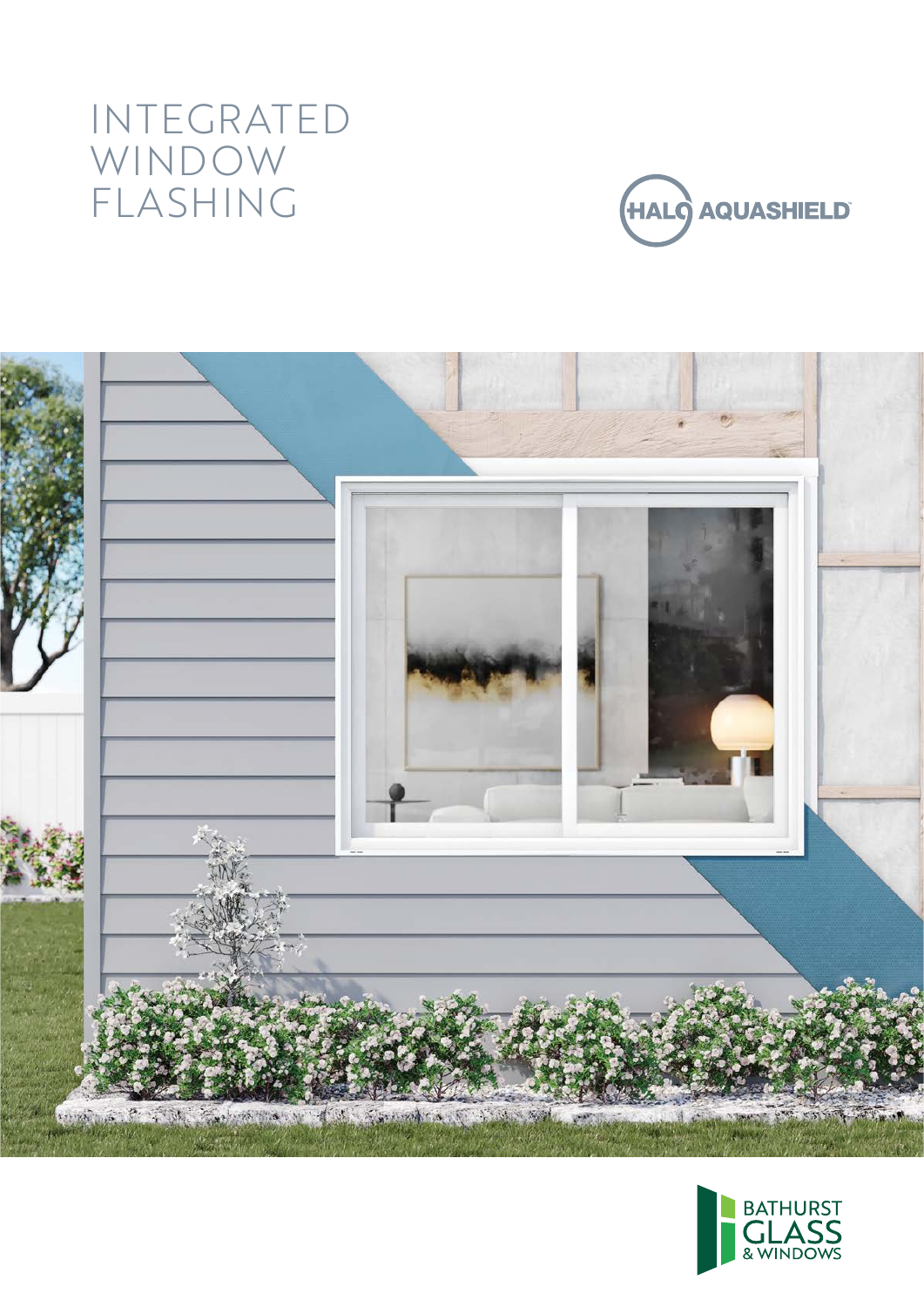### Integrated window flashing

### THERE IS NO BETTER SOLUTION FOR LIGHTWEIGHT CONSTRUCTION

#### HAVE YOU EVER EXPERIENCED WATER INGRESS? YOU NEED HALO AOUASHIELD<sup>TM</sup>.

Severe weather can lash house facades with destructive winds and rain.

When it comes to the entry of moisture and air infiltration, window openings are the most vulnerable points. A ring of weatherproof flashing around the windows will ensure the building envelope is not penetrated. Using the best possible quality product is critical. It will make sure you comply with NCC requirements. So, which type of flashing should you choose?

#### "THE SEAL OF APPROVAL"

HALO Aquashield™ is not just deemed to satisfy, it has been tested by NATA accredited laboratories and proven to provide superior water penetration resistance to traditional methods.

#### AUSTRALIA'S ONLY INTEGRATED FLASHING SYSTEM FOR LIGHTWEIGHT CLAD CONSTRUCTION.

Designed specifically for modern lightweight clad construction, HALO Aquashield™ is the only integrated flashing system which effectively seals the gaps between windows, and wall frames.

Its hardened "flashing fin" surrounds the head, jamb, and sills of a window. It forms an impermeable seal that can be bonded directly to the building wall wrap, providing the building envelope with superior weatherproofing and air infiltration performance. HALO is also compatible with sliding doors, surrounding the head and jamb of the doors.

HALO Aquashield™ is a tough barrier against the harsh elements which mother nature can throw at our houses, preventing water ingress.

It also improves the airtightness of windows and sliding doors, so the house is more energy-efficient and feels more comfortable.



"Aligning with the sophisticated aesthetic and performance of SHAWOOD's advanced wall system, our architectural desire to pursue a flush external finish of cladding to windows led us to HALO Aquashield<sup>™</sup>.

HALO with its integrated flashing system complements Sekisui House's uncompromised standards of delivering the highest level of quality within our SHAWOOD homes.

HALO is a practical and compliant weatherproofing system of the highest standard."

- Mark Davey, Sekisui House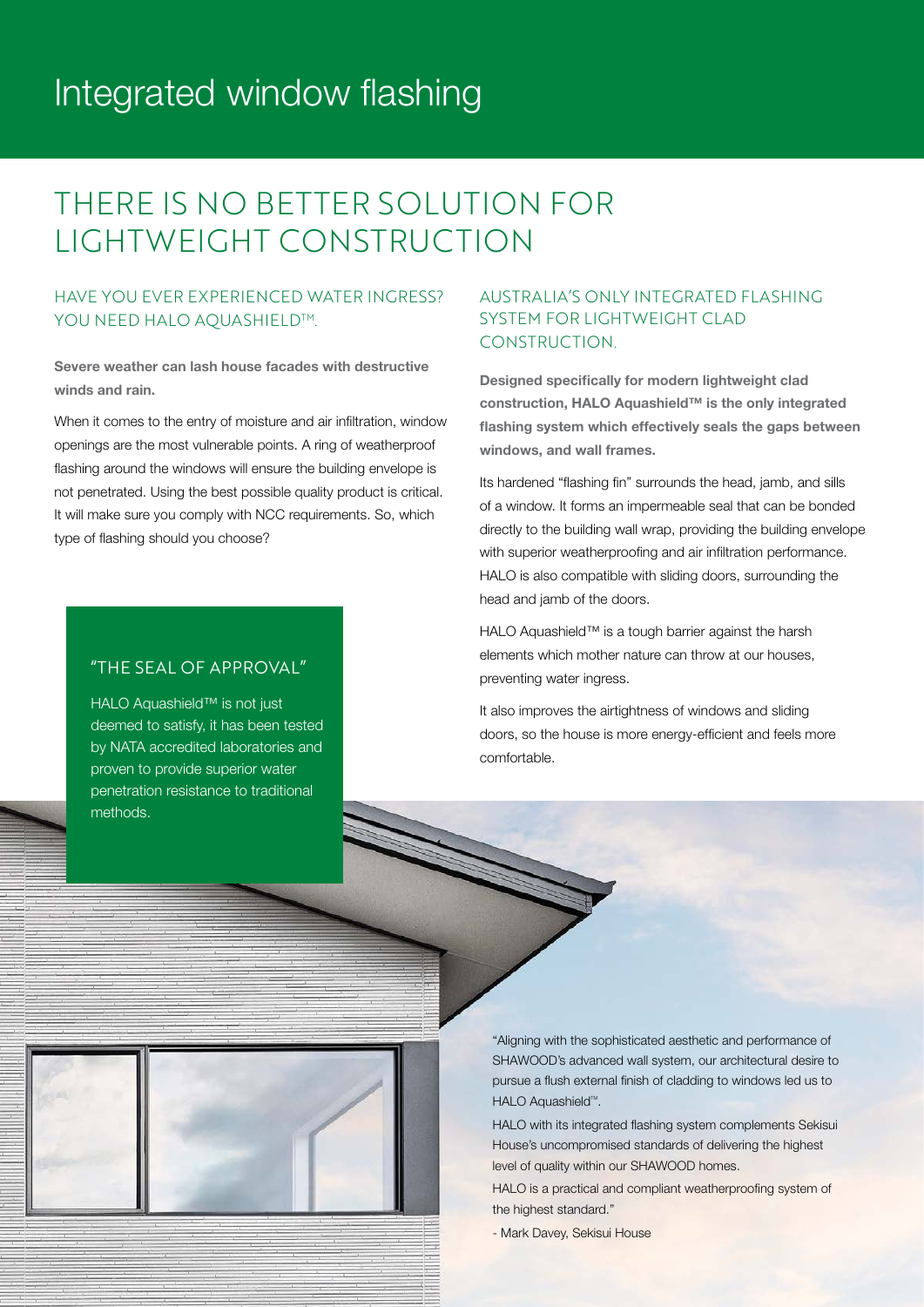# The HALO effect

#### TOTALLY TRANSFORMING HOW WINDOWS ARE INSTALLED.

HALO Aquashield™ is not just another adapter – it is a fully integrated flashing system that makes the building process more efficient and stress-free.

Installation times are cut dramatically because HALO Aquashield™ is pre-fitted to the window frames at our factory and delivered to the site ready for installing.

All you need do is follow our simple 3 step process. In real terms, this can represent up to 40% saving on traditional installation costs.